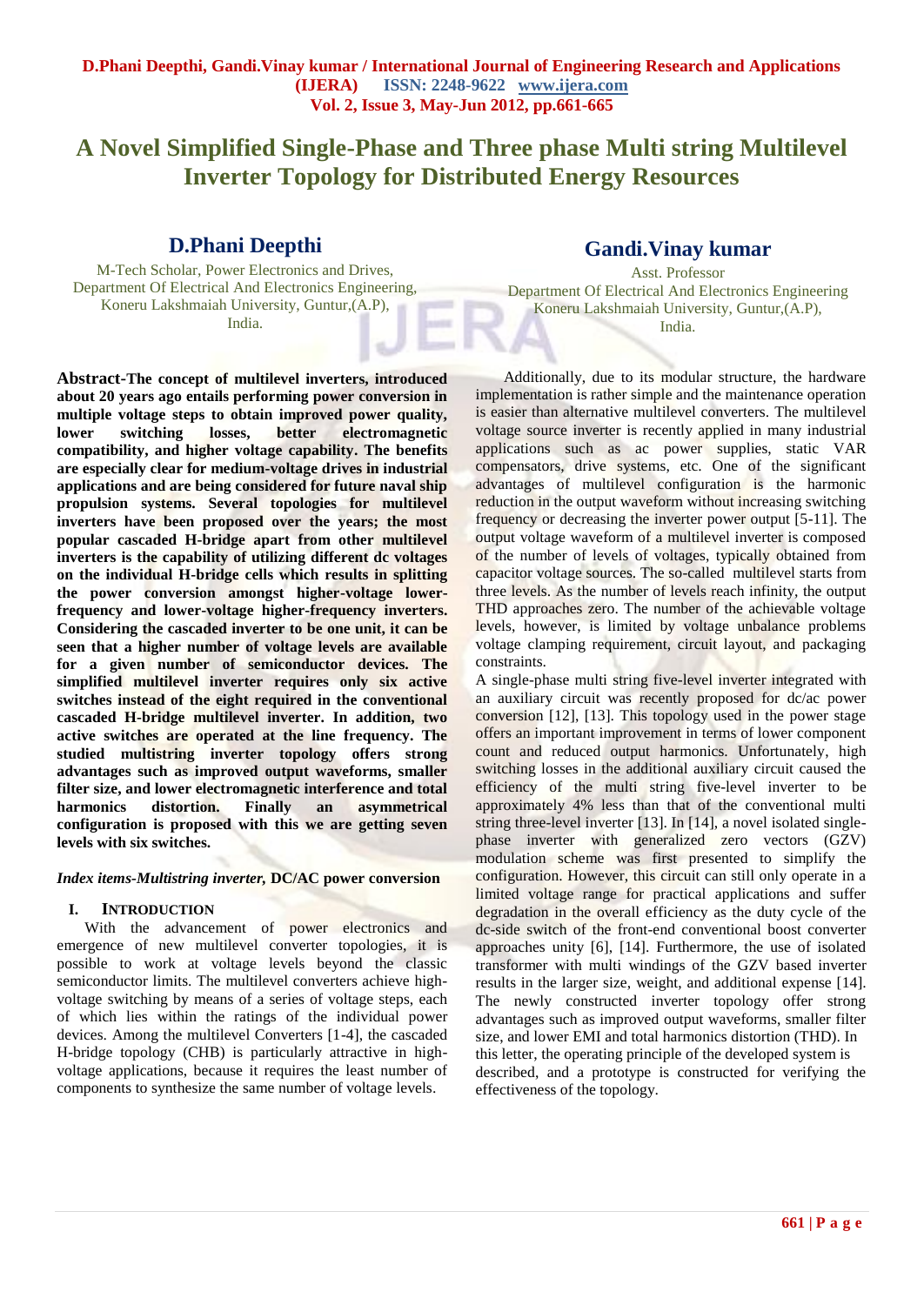## **II. SYSTEM CONFIGURATION OF OPERATION PRINCIPLES**

A general overview of different types of PV modules or fuel cell inverters is given in [9] and [17]. This letter presents a multi string multilevel inverter for DERs application. The multi string inverter shown in Fig. 1 is a further development of the string inverter, whereby several strings are interfaced with their own dc/dc converter to a common inverter [18]. This centralized system is beneficial because each string can be controlled individually. Thus, the operator may start his own PV/fuel cell power plant with a few modules. Further enlargements are easily achieved because a new string with a dc/dc converter can be plugged into the existing platform, enabling a flexible design with high efficiency [9]. The singlephase multi string multilevel inverter topology used in this study is shown in Fig. 2.

This topology configuration consists of two high step-up dc/dc converters connected to their individual dc-bus capacitor and a simplified multilevel inverter. Input sources, DER module 1, and DER module 2 are connected to the inverter followed a linear resistive load through the high step-up dc/dc converters. The studied simplified five-level inverter is used instead of a conventional cascaded pulse width-modulated (PWM) inverter because it offers strong advantages such as improved output waveforms, smaller filter size, and lower EMI and THD [19]–[25]. It should be noted that, by using the independent voltage regulation control of the individual high step-up converter, voltage balance control for the two bus capacitors Cbus1, Cbus2 can be achieved naturally.

## *A Full H-Bridge*



Figure. 1 Full H-Bridge

Fig.1 shows the Full H-Bridge Configuration. By using single H-Bridge we can get 3 voltage levels. The number output voltage levels of cascaded Full H-Bridge are given by 2n+1 and voltage step of each level is given by Vdc/n. Where n is number of H-bridges connected in cascaded. The switching table is given in Table 1.

| <b>Switches Turn ON</b> | <b>Voltage Level</b> |
|-------------------------|----------------------|
| S1,S2                   | Vdc                  |
| S3, S4                  | -Vdc                 |
| S4,D2                   | ∩                    |
|                         |                      |

Table 1. Switching table for Full H-Bridge

### *B. Simplified Multilevel Inverter Stage*

A new single-phase multi string topology, presented as a new basic circuitry in Fig. 2. Referring to Fig. 2, it should be assumed that, in this configuration, the two capacitors in the capacitive voltage divider are connected directly across the dc bus, and all switching combinations are activated in an output cycle. The dynamic voltage balance between the two capacitors is automatically controlled by the preceding high step-up converter stage. Then, we can

#### Assume  $Vs1 = Vs2 = Vs$

This topology includes six power switches—two fewer than the CCHB inverter with eight power switches which drastically reduces the power circuit complexity and simplifies modulator circuit design and implementation. The phase disposition (PD) PWM control scheme is introduced to generate switching signals and to produce five output-voltage levels: 0, *VS*, 2*VS* ,*−VS* , and *−2VS* .

This inverter topology uses two carrier signals and one reference to generate PWM signals for the switches. The modulation strategy and its implemented logic scheme in Fig. 3(a) and (b) are a widely used alternative for PD modulation .With the exception of an offset value equivalent to the carrier signal amplitude, two comparators are used in this scheme with identical carrier signals *Vtri1* and *Vtri2* to provide highfrequency switching signals for switches *Sa*1 , *Sb*1 , *Sa*3 , and *Sb*3 . Another comparator is used for zero-crossing detection to provide line-frequency switching signals for switches *Sa*2 and *Sb*2.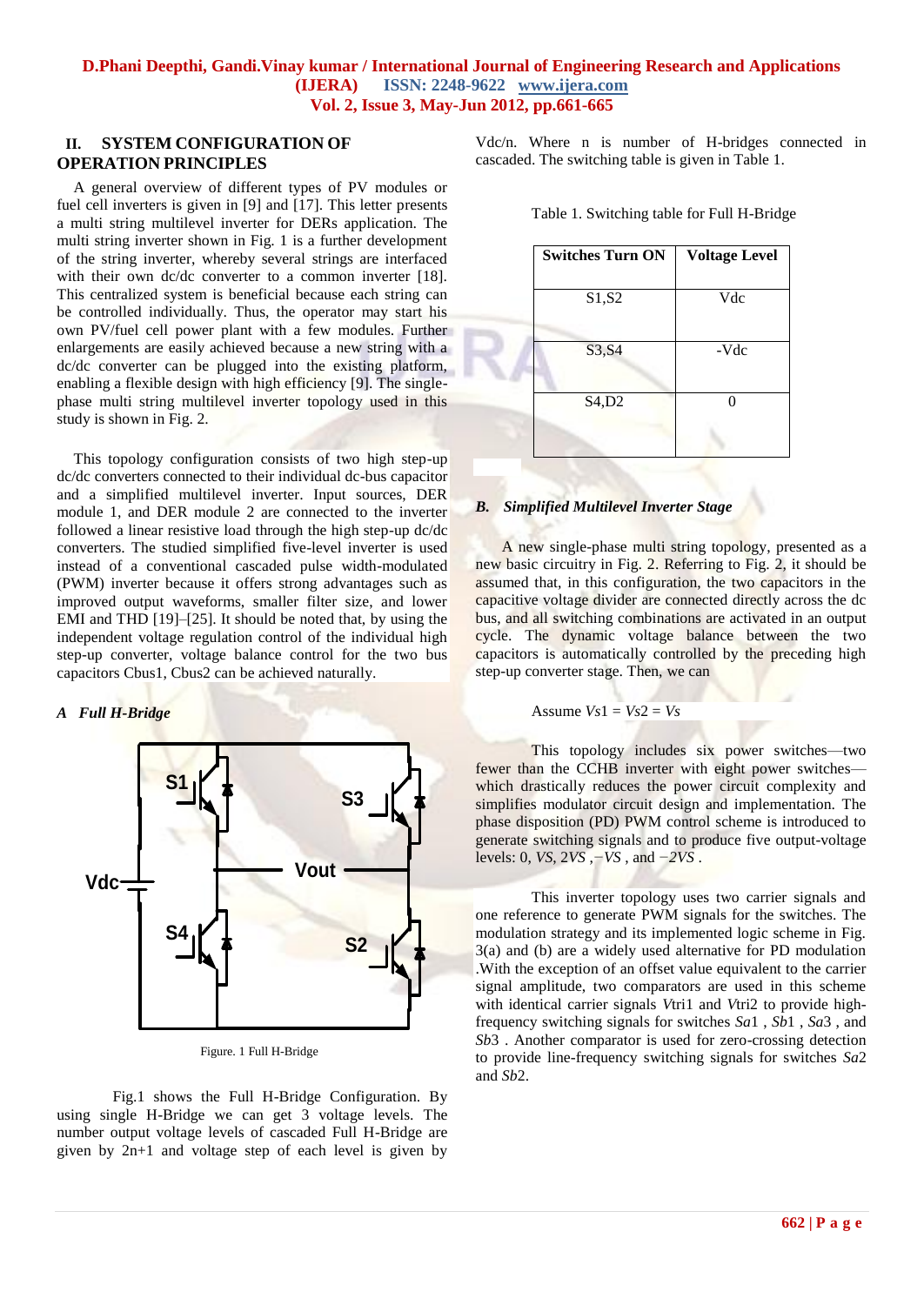## **D.Phani Deepthi, Gandi.Vinay kumar / International Journal of Engineering Research and Applications (IJERA) ISSN: 2248-9622 www.ijera.com Vol. 2, Issue 3, May-Jun 2012, pp.661-665**



Figure. 2 Basic five-level inverter circuitry

For convenient illustration, the switching function of the switch in Fig. 2 is defined as follows:

$$
S_{aj} = \begin{cases} 1, & S_{aj} \text{ ON} \\ 0, & S_{aj} \text{ OFF} \end{cases}, \quad j = 1, 2, 3
$$
\n
$$
S_{bj} = \begin{cases} 1, & S_{bj} \text{ ON} \\ 0, & S_{bj} \text{ OFF} \end{cases}, \quad j = 1, 2, 3.
$$

The required five output levels and the corresponding operation modes of the multi level inverter stage are described clearly as follows.

1) Maximum positive output, 2*VS* : Active switches *Sa* 2, *Sb* 1 , and *Sb* 3 are ON; the voltage applied to the *LC* output filter is 2*VS* .

2) Half-level positive output,  $+V_s$ : This output condition can be induced by two different switching combinations. One switching combination is such that active switches *Sa* 2, *Sb* 1, and *Sa* 3 are ON; the other is such that active switches *Sa* 2 , *Sa* 1 , and *Sb* 3 are ON. During this operating stage, the voltage applied to the  $LC$  output filter is  $+Vs$ .

3) Zero output, 0: This output condition can be formed by either of the two switching structures. Once the left orright switching leg is ON, the load will be short-circuited, and the voltage applied to the load terminals

4) Half-level negative output,*−Vs* : This output condition can be induced by either of the two different switching combinations. One switching combination is such that active switches *Sa* 1 , *Sb* 2 , and *Sb* 3 are ON; the other is such that active switches *Sa* 3 , *Sb* 1 , and *Sb* 2 are ON.

5) Maximum negative output,*−*2*Vs* : During this stage, active switches *Sa* 1 ,*Sa* 3 , and *Sb* 2 are ON, and the voltage applied to the *LC* output filter is *−*2*Vs* .



Figure.3 Modulation strategy: (a) carrier/reference signals; (b) modulation logic

## **III. MATLAB/SIMULINK MODEL & SIMULATION RESULTS**



Figure.4 Simulation circuit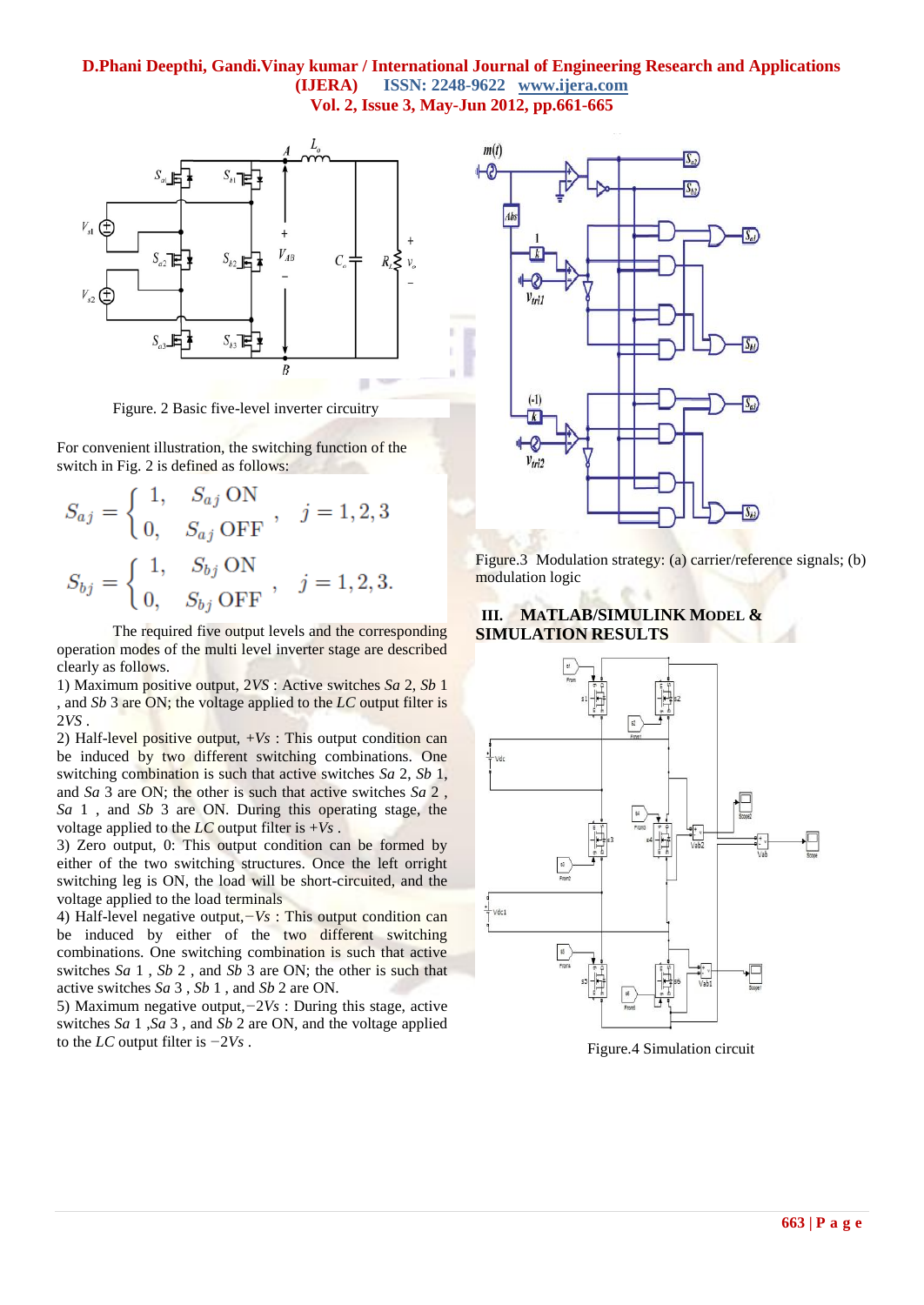## **D.Phani Deepthi, Gandi.Vinay kumar / International Journal of Engineering Research and Applications (IJERA) ISSN: 2248-9622 www.ijera.com Vol. 2, Issue 3, May-Jun 2012, pp.661-665**

The basic simulation circuit, Figure.4 is a multi string inverter with combination six switches. Based on the selection of switches in the circuit output voltage are obtained.



Figure.5 The simulation circuit of 7level inverter

Figure.5 shows the 7 level multi string inverter which is having the same 5 level circuit but obtaining the 7 level output voltages



Figure.6 Simulation circuit of multi string inverter with photo voltaic

Figure.6 is a multi string inverter with a photo voltaic array, such that a group of photo voltaic cells together forms as an energy source.



Figure.7 Simulation circuit of three phase multi string inverter

Figure.7 is a three phase multi string inverter, which is a combination three single phase multi string inverters.



Figure.8 Output voltage waveform of 5 level multi sting inverter using PWM

Figure.8 shows the output voltages which are obtained by the multi string inverter of 5 level using PWM